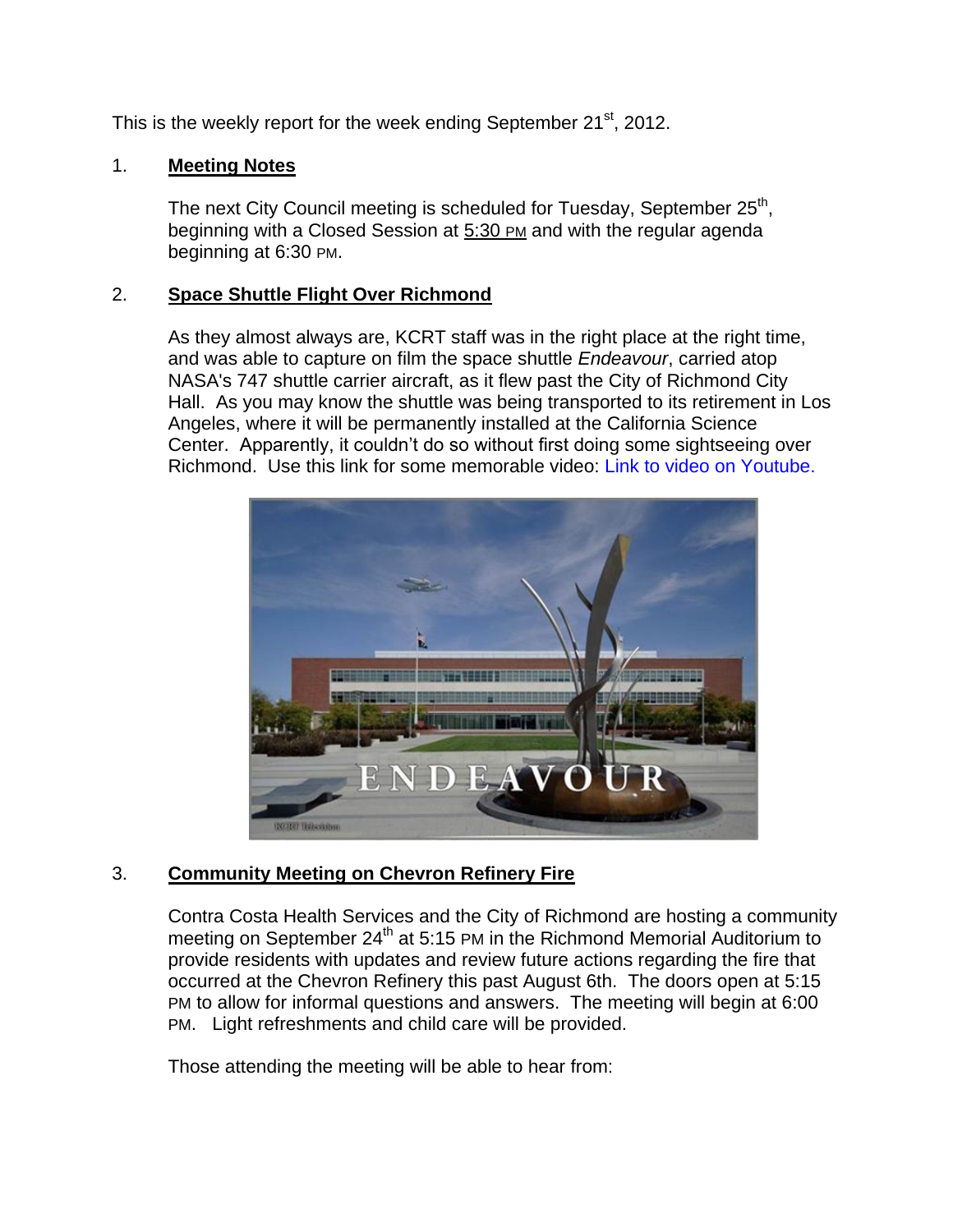- **Contra Costa Health Services**
- **Bay Area Air Quality Management District (BAAQMD)**
- US Chemical Safety and Hazard Investigation Board
- California Occupational Safety and Health Administration (CAL/OSHA)
- **EXECONTE Costa Sheriff's Office of Emergency Services**

If you are interested in attending, please RSVP at [www.chevronfiremeeting.eventbrite.com](http://www.chevronfiremeeting.eventbrite.com/) to help staff plan accordingly. Light refreshments and child care will be provided.

More information regarding the Chevron Refinery fire can be found at [www.ci.richmond.ca.us/chevronrefineryfire2012.](http://www.ci.richmond.ca.us/chevronrefineryfire2012)

|         | Chevron Refinery Fire 2012 Community Meeting                                                                                                                                                                         |
|---------|----------------------------------------------------------------------------------------------------------------------------------------------------------------------------------------------------------------------|
| Hickory | Monday, September 24, 2012 6:00 PM - 8:30 PM<br><b>Richmond Memorial Auditorium</b>                                                                                                                                  |
|         | <b>403 Civic Center Plaza</b>                                                                                                                                                                                        |
|         | Contra Costa Health Services and the City of Richmond are hosting a community meeting to<br>provide residents with updates and review future actions regarding the fire that occurred at                             |
|         | the Chevron refinery on August 6, 2012. Light refreshments and child care will be provided.<br><b>Hear from:</b>                                                                                                     |
|         | <b>Contra Costa Health Services</b><br>$\bullet$                                                                                                                                                                     |
|         | <b>Bay Area Air Quality Management District (BAAQMD)</b>                                                                                                                                                             |
|         | US Chemical Safety and Hazard Investigation Board<br>۰<br>California Occupational Safety and Health Administration (CAL/OSHA)<br>۰                                                                                   |
|         | Contra Costa Sheriff's Office of Emergency Services<br>۰                                                                                                                                                             |
|         | Special Acknowledgements: Mayor McLaughlin and Richmond City Councilmembers, Con-<br>٠<br>tra Costa County Supervisor John Gioia, Congressman George Miller, Senator Loni Hancock<br>and Assemblywoman Nancy Skinner |
|         | Please RSVP: www.chevronfiremeeting.eventbrite.com                                                                                                                                                                   |
|         | www.ci.richmond.ca.us/chevronrefineryfire2012                                                                                                                                                                        |

# 4. **Richmond Arts in Motion and Spirit & Soul**

As you may recall, the City of Richmond successfully partnered with the East Bay Center for the Performing Arts (EBC) to receive a grant from the National Endowment for the Arts (NEA) for the *Iron Triangle Interactive Art/Downtown Rejuvenation Project.* This project is an exciting on-the-street interactive digital art experience designed to strengthen the Richmond community through community engagement, civic pride, and economic development in the Iron Triangle. The art itself is a collaboration between the local community, EBC and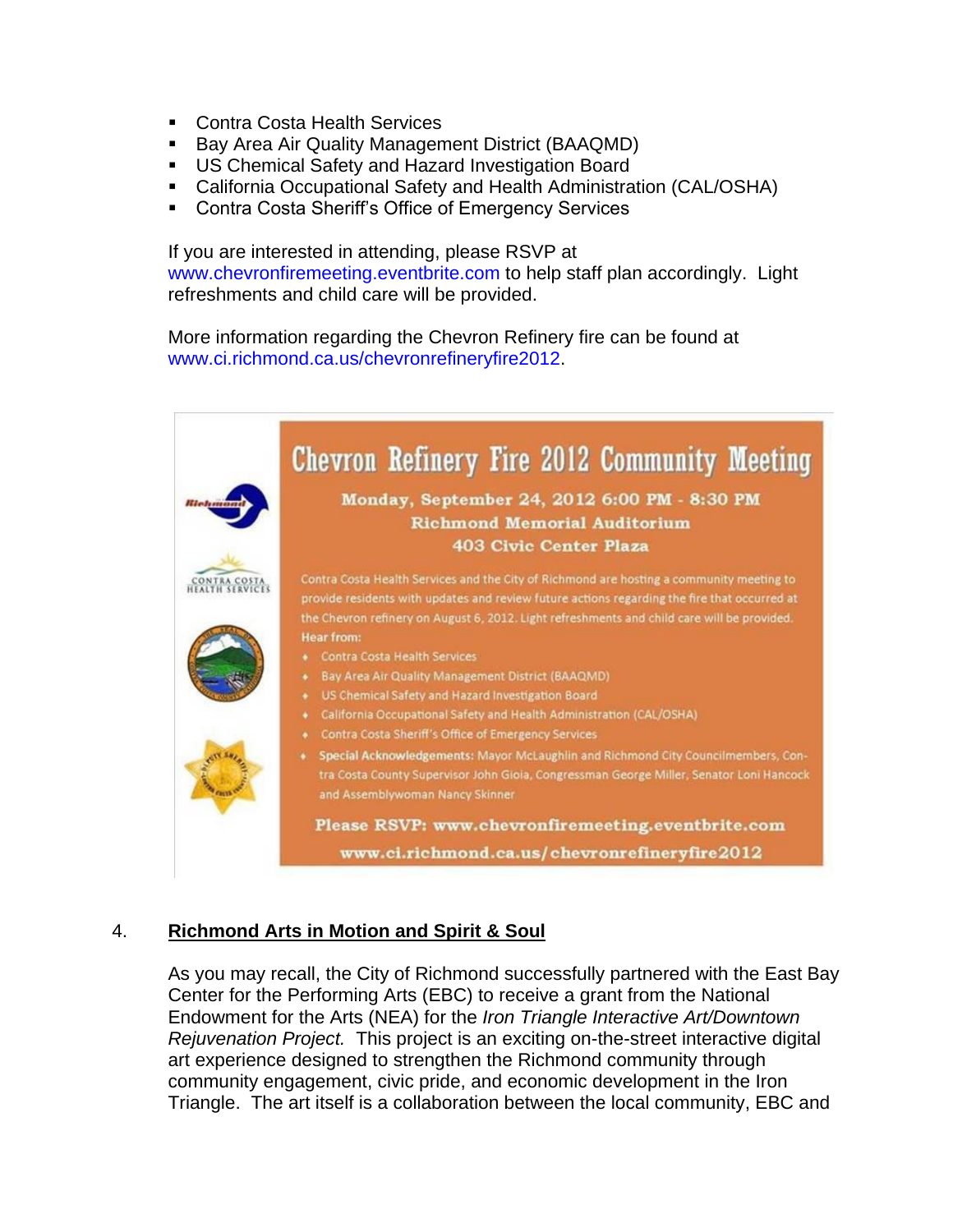internationally acclaimed digital artist Scott Snibbe, whose installations have been experienced by 20 million people at sites that include: Chicago's Museum of Science and Industry; San Francisco's Exploratorium; the London Science Museum; Cité de Science in Paris; and the Los Angeles International Airport.

The dedication ceremony of the *Iron Triangle Interactive Art/Downtown Rejuvenation Project* will take place as part of an all day festival on Saturday, September  $29<sup>th</sup>$  from 1:00 PM – 8:00 PM. The festival includes food and beverages, artisan shopping and phenomenal music performances featuring local favorite, Andre Thierry & Zydeco Magic.

The schedule for the day is as follows:

- Spirit & Soul takes place from  $1:00 5:00$  PM;
- Example Richmond Arts in Motion takes place from  $4:00 8:00$  PM;
- From  $4:00 6:00$  PM, there will be family-friendly activities on 11th Street, as well as street processions and entertainment;
- The dedication of the window art on Macdonald Avenue/11th Street will take place at 6:00 PM, to last approximately 20 minutes;
- From 6:30 8:00 PM, "The Congress," local soul orchestra, will perform and there will also be script-in-hand readings of a new play, "Hattie Mae's, commissioned by the Center, focused on a blues club in WWII-era Richmond - and maybe some other surprises!

Please reserve Saturday, September  $29<sup>th</sup>$  from 1:00 PM – 8:00 PM on your calendars.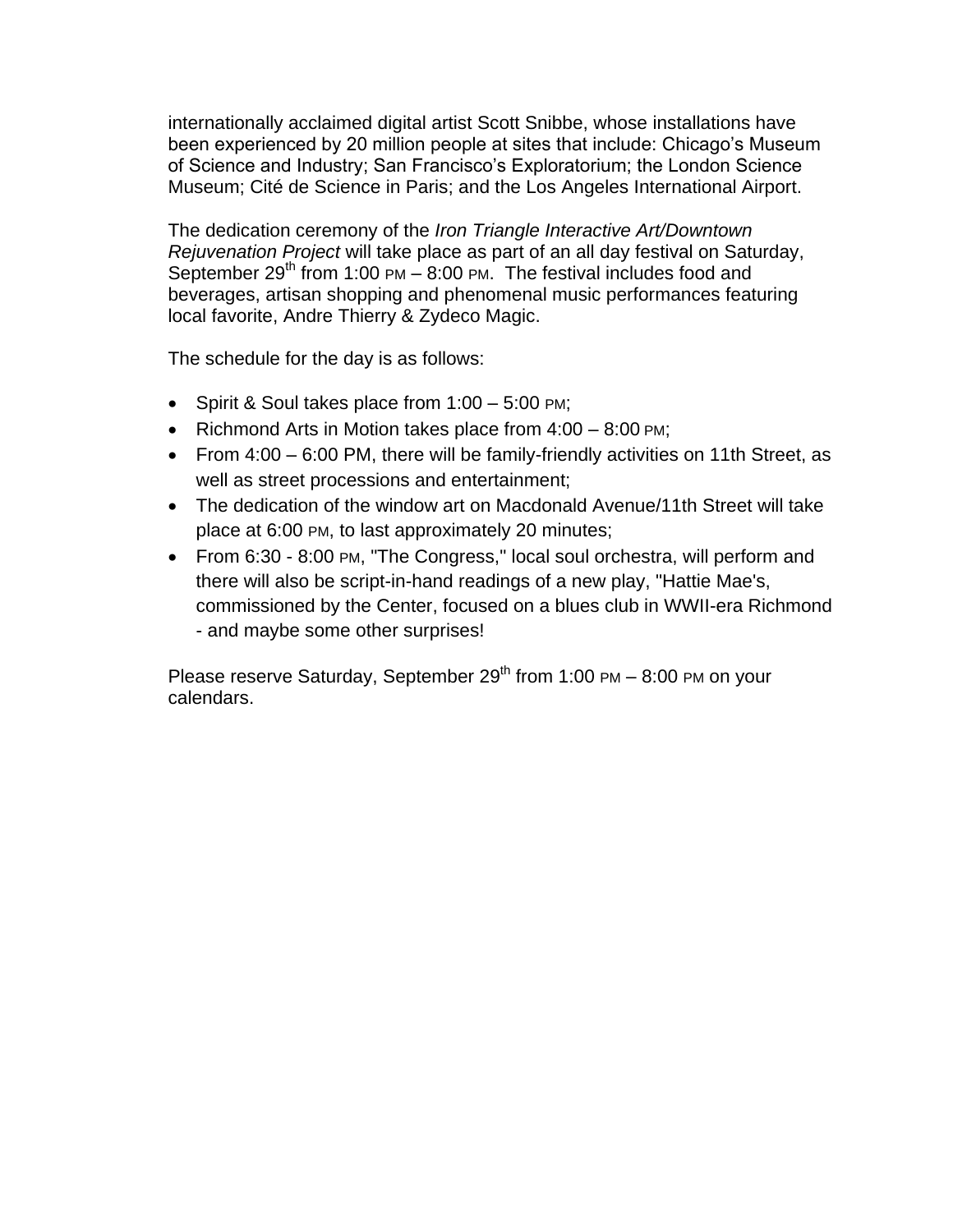

# 5. **LBNL Richmond Bay Campus Workshop**

On Thursday, October  $4^{TH}$ , Lawrence Berkeley National Laboratory (LBNL) and UC Berkeley (UCB) are hosting a community workshop to discuss the Long Range Development Plan for the new Richmond Bay Campus of LBNL. All residents are encouraged to attend and learn more about site planning and development objectives for the new campus. Those attending will have an opportunity to join in a discussion with LBNL and UCB researchers and offer their thoughts and ideas about the future of the campus. The meeting will be from 7:00 to 8:30 PM at the Richmond Memorial Auditorium. Refreshments will be served. Please RSVP at [www.lbnlrichmond.eventbrite.com](http://www.lbnlrichmond.eventbrite.com/) so that the hosts can plan accordingly.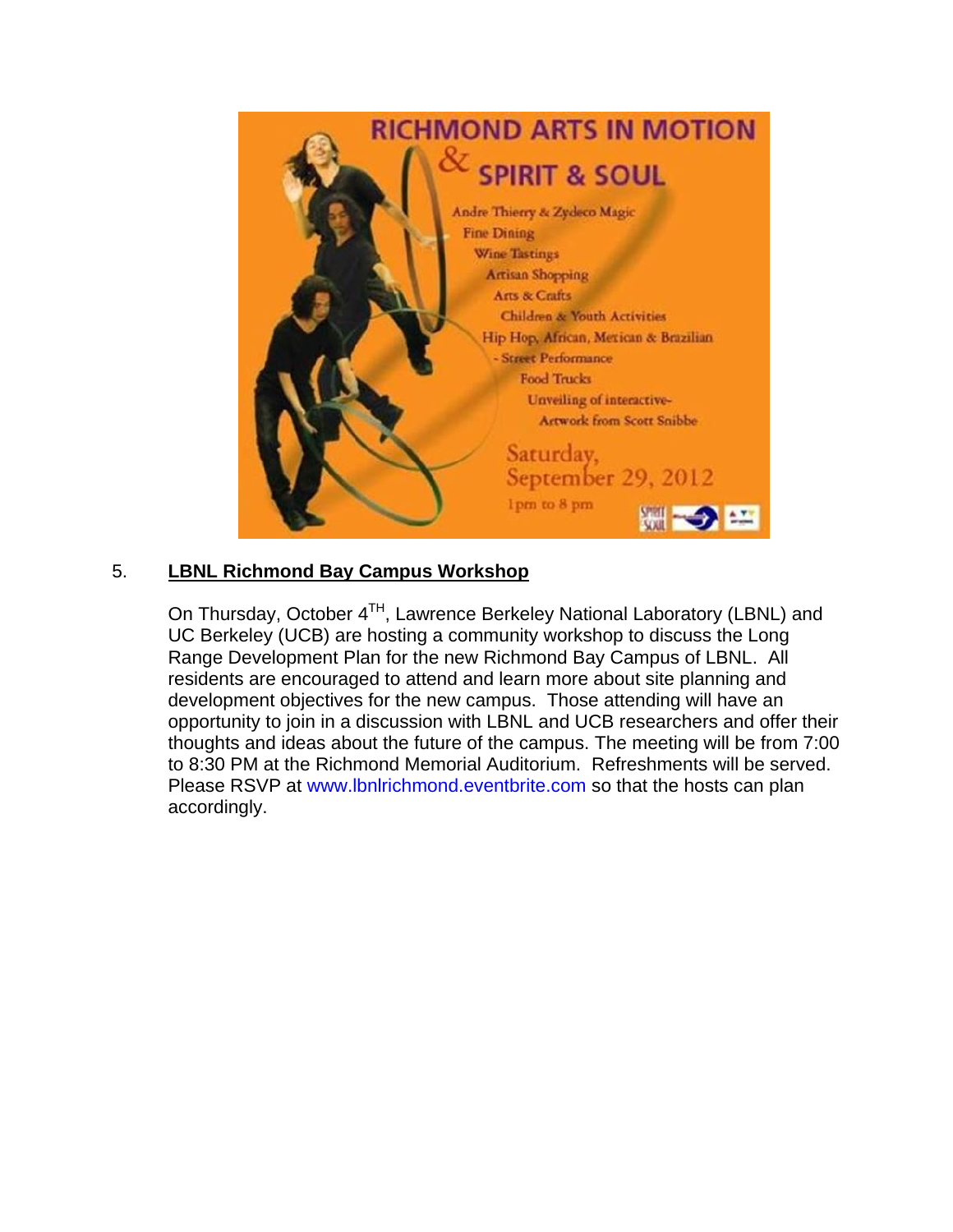

# 6. **City of Richmond Receives Financial Reporting Award**

The Government Finance Officers Association of the United States and Canada (GFOA) has awarded its Certificate of Achievement for Excellence in Financial Reporting to the City of Richmond for its Comprehensive Annual Financial Report (CAFR) for the Fiscal Year Ended June 30th, 2011. The GFOA is a nonprofit professional association serving approximately 17,500 government finance professionals.

The Certificate of Achievement is the highest form of recognition in the area of governmental accounting and financial reporting, and its attainment represents a significant accomplishment by a government and its management. The City of Richmond has received this award previously for fiscal years 2005-06 through 2009-10.

The CAFR has been judged by an impartial panel to meet the high standards of the program, including demonstrating a constructive "spirit of full disclosure" to clearly communicate its financial story and motivate potential users and user groups to read the CAFR.

An Award of Financial Reporting Achievement has been awarded to the Finance Department, as the department designated by the City as primarily responsible for preparing the award-winning CAFR.

Congratulations and thank you to the Finance Department for sustained excellence in their work.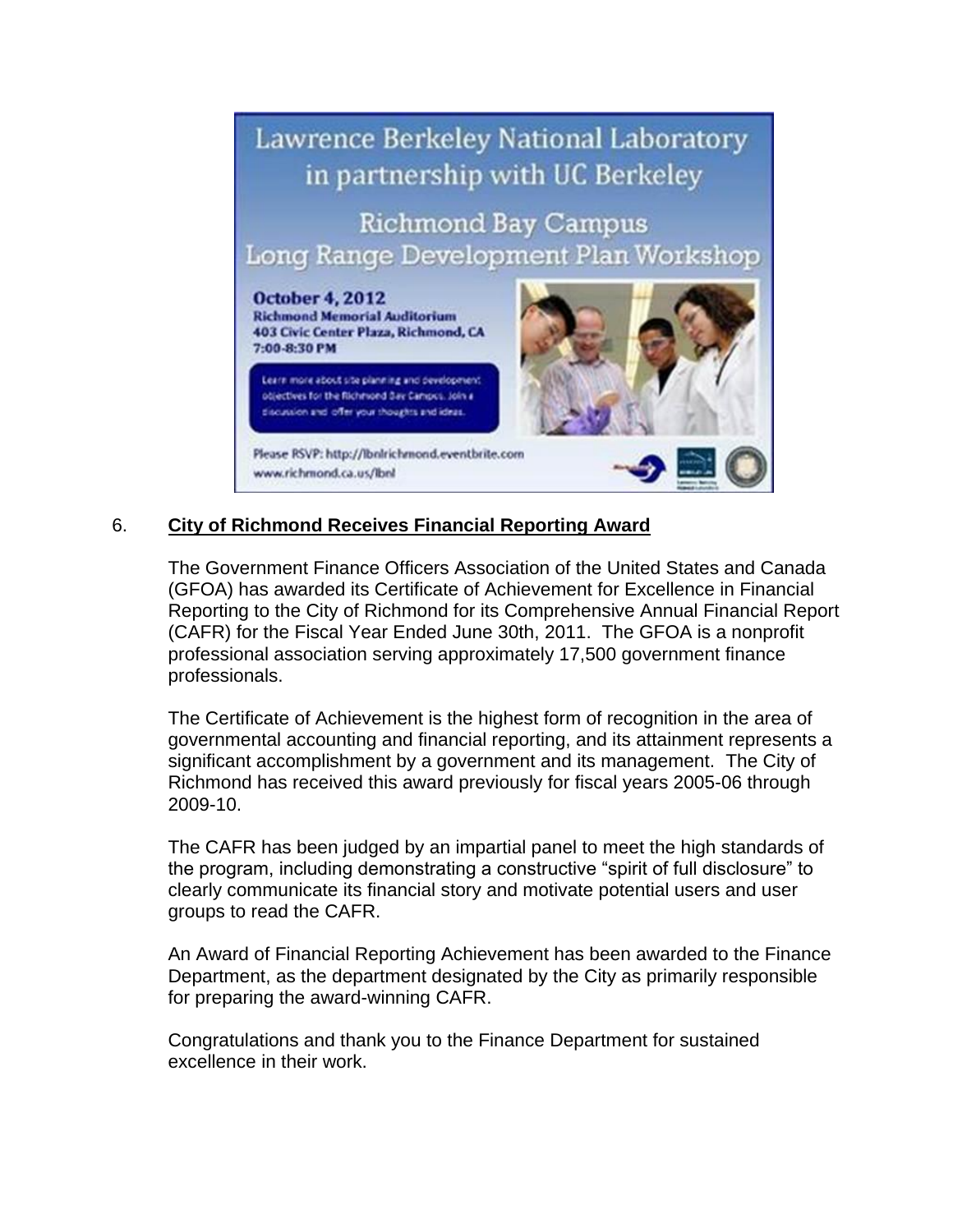## 7. **City Receives Grant Award from Department of Homeland Security**

The City has received notification from the U.S. Department of Homeland Security that it is the recipient of a grant award in the amount of \$794,968 through its FY2012 Port Security Grant Program. These funds have been awarded to fund the purchase of a Marine Patrol Unit (Police Boat). The award acceptance will be scheduled for City Council review and approval for an upcoming meeting.

## 8. **Vote to Name Richmond's New Volunteer and Service Program and Follow Us on Facebook and Twitter**

As you may recall, since March 2012, the City of Richmond has been in the process of planning to implement the Cities of Service<sup>®</sup> program model. Cities of Service® seeks to meet priority needs through impact volunteering: a volunteer strategy that targets a community's priority needs, uses best practices, and sets clear outcomes for measurable results. Richmond is proud to be a part of this growing coalition of over 100 mayors and local municipalities that use the power of citizen service to address local challenges.

This past August, we invited the community to help us name and locally brand this new City of Richmond volunteer and service program. The community responded by submitting a number of innovative names for this inaugural volunteer and service program using the national Cities of Service model.

From a list of potential program names, our panel of five judges has chosen the following three finalists. Now, it's your time to vote for your favorite one.

The top three entries are:

- 1. Richmond Community Impact
- 2. Richmond SERV (Service & Empowerment through Richmond Volunteers)
- 3. ESC (Excellence Serving Our Communities)

We have also launched the program into the social media world. Follow us on our new Twitter account: CitiesOfServ and on our new Facebook account: Cities of Service, Richmond CA.

Visit us on one of these accounts to cast your vote for one of the three entries. You may vote online, too, at<https://www.research.net/s/vote4name> or contact Bertha Romo at 510-620-5535 or at [Bertha\\_romo@ci.richmond.ca.us.](mailto:Bertha_romo@ci.richmond.ca.us) Voting ends October 3, 2012 @ 11:59 pm PST. One entry per person please.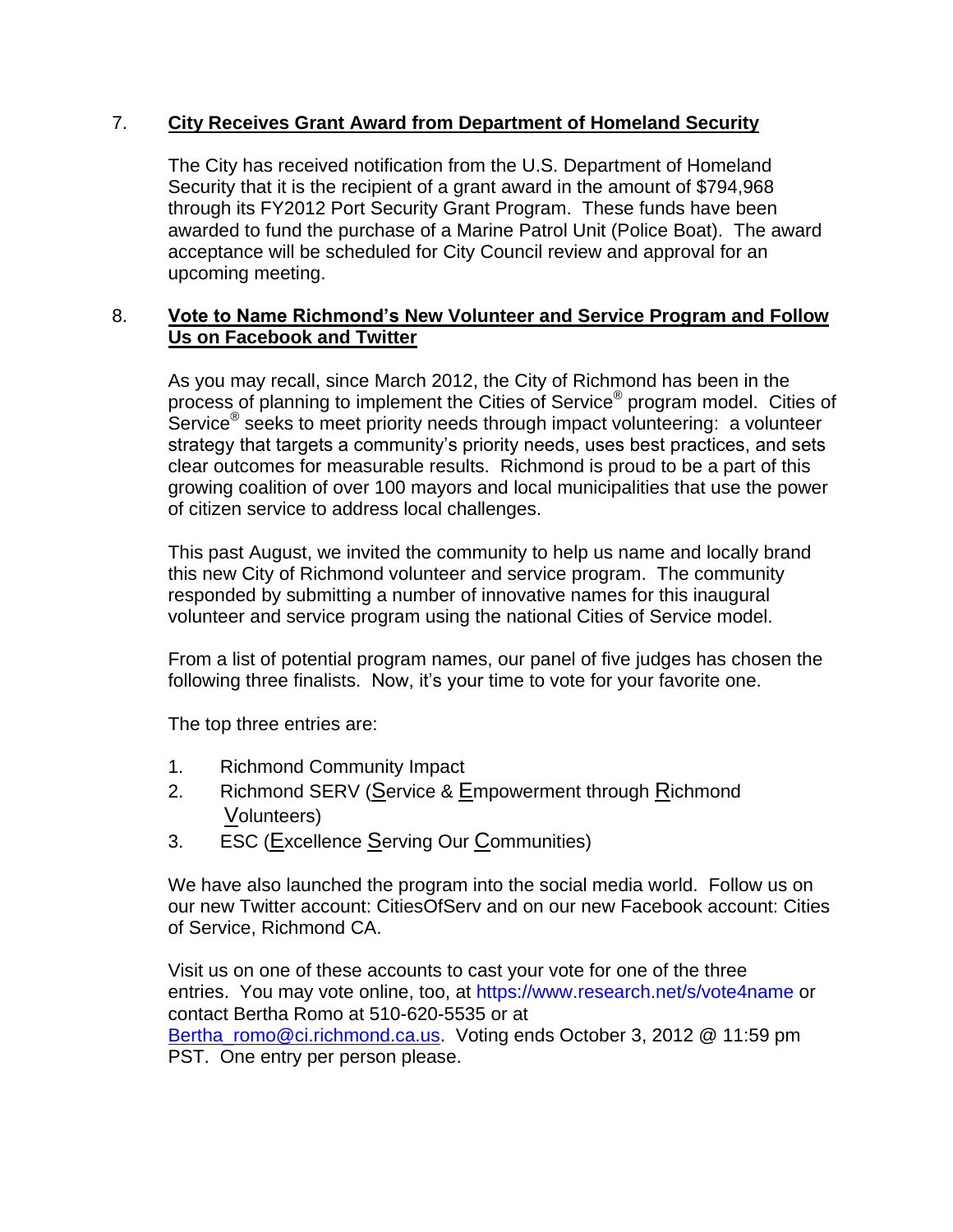#### 9. **Two More** *Imagination Playgrounds* **Funded!**

In July of 2011, the Marin Community Foundation provided funding for one *Imagination Playground* to be used at Community Centers throughout the City. An *Imagination Playground* consists of 90 oversized tubes and blocks made of durable blue foam that can be arranged into just about anything a child can imagine. The *Imagination Playground* has been referred to as "life-sized tinker toys."

To ensure children from each community had the opportunity to play with the *Imagination Playground*, it has become the "Traveling *Imagination Playground*", moving between six different sites throughout the year. Parks staff has been instrumental in ensuring that the Playground stays on schedule by transporting it from site to site. After seeing the positive interaction that the *Imagination Playground* provides for the children in each community, and considering that each site only receives the *Imagination Playground* two months out of the year, the goal has become to identify funding for each community center to have their very own *Imagination Playground*.

In March of 2012, the City of Richmond applied for the KaBOOM! and Dr. Pepper Snapple Group grant that would provide funding for two more *Imagination Playgrounds*. Within the grant guidelines, specific sites had to be identified as to where the *Imagination Playground* would be used. The two identified sites that best fit the grant criteria were Shields-Reid Community Center and the Disabled Persons Recreation Center (DPRC). In April of 2012, the City of Richmond received notification of being awarded the grant. On September  $6<sup>th</sup>$ , the Disabled Persons Recreation Center and Shields-Reid Community Center received their very own *Imagination Playground*. Children who attend programs at each of these sites will now have access to *Imagination Playground* on a daily basis!

The "Traveling Imagination Playground" will continue to travel throughout the sites that do not have their own Imagination Playground, and, in the meantime, the City will continue to seek funders to ensure each site will eventually have their very own *Imagination Playground*.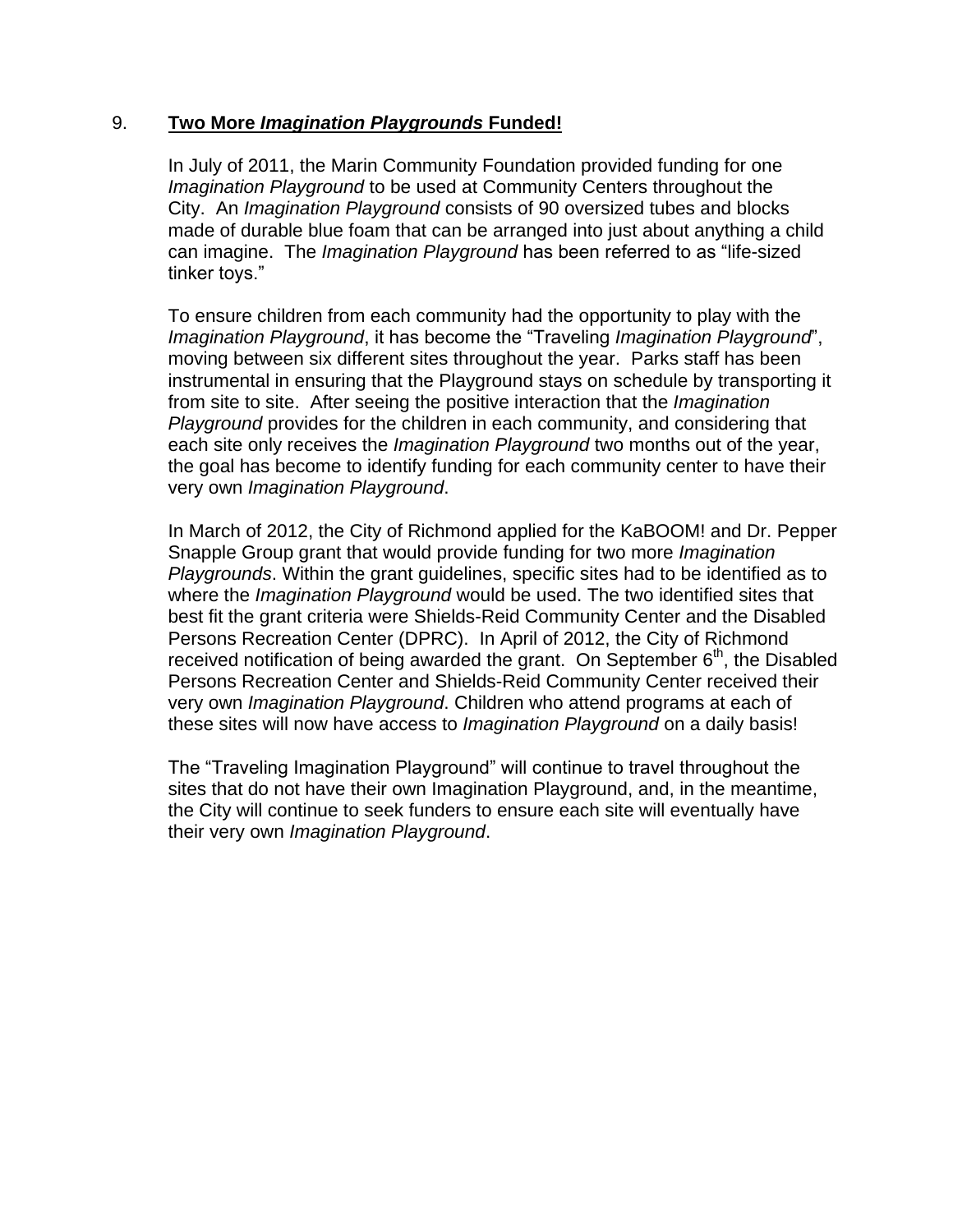

# 10. **Olive Tree Giveaway**

On Friday, September 21<sup>st</sup>, the City of Richmond Environmental Initiatives Team hosted a free olive tree giveaway. Olive trees were generously donated by the Richmond non-profit Self-Sustaining Communities and McEvoy Ranch of Petaluma. Mayor McLaughlin was onsite to greet community members and share Richmond's green and healthy vision for the future. Community members picked up free olive trees at the Civic Center Farmers Market and at several city community centers. The City's Environmental Initiatives Team signed in over 700 people and gave away over 1,000 trees to community members.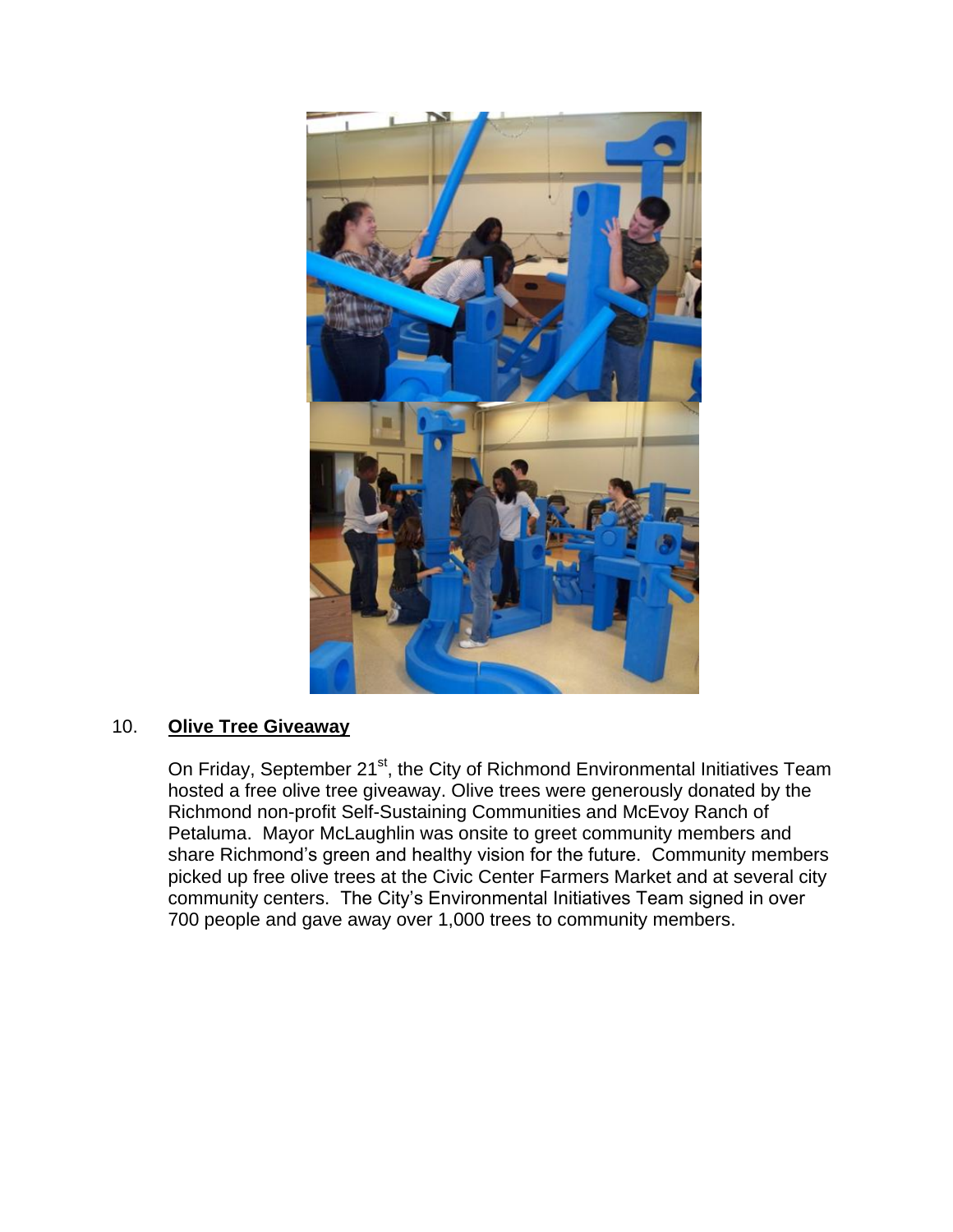

# 11. **Book Talk:** *People vs. Newton: The REAL Trial of the 20th Century*

The Richmond Public Library and the Richmond Public Library Foundation are proud to sponsor retired judge Lise Pearlman's talk on her new book, *The Sky's the Limit*. This comprehensive account of the 1968 Huey P. Newton murder trial provides the reader with a glimpse of the political and judicial climate at the time of the trial and its impact on the country years later. The author will share valuable insights on the issues that framed the trial and a comparison of other noteworthy trials of the century.

> Richmond Memorial Auditorium – Bermuda Room 2533 Nevin Avenue, Richmond \$10 General Admission; \$5 Students with ID Or be a Supporting Sponsor for \$100 (includes an autographed book) Funds benefit the Library Book Van Campaign Tickets and more information available at [www.rplf.org.](http://www.rplf.org/)

### 12. **Temporary Detours at Richmond Intermodal Transit Station**

As we previously reported, as part of the BART parking structure project, the bus circulation area will be repaved and a new concrete crosswalk at 16<sup>th</sup> and Macdonald will be installed. This work will necessitate the closure of the intermodal area to vehicular traffic from September 22<sup>nd</sup> through October  $8<sup>th</sup>$ . During this time, the following functions will be relocated as follows, and as shown on the graphic below: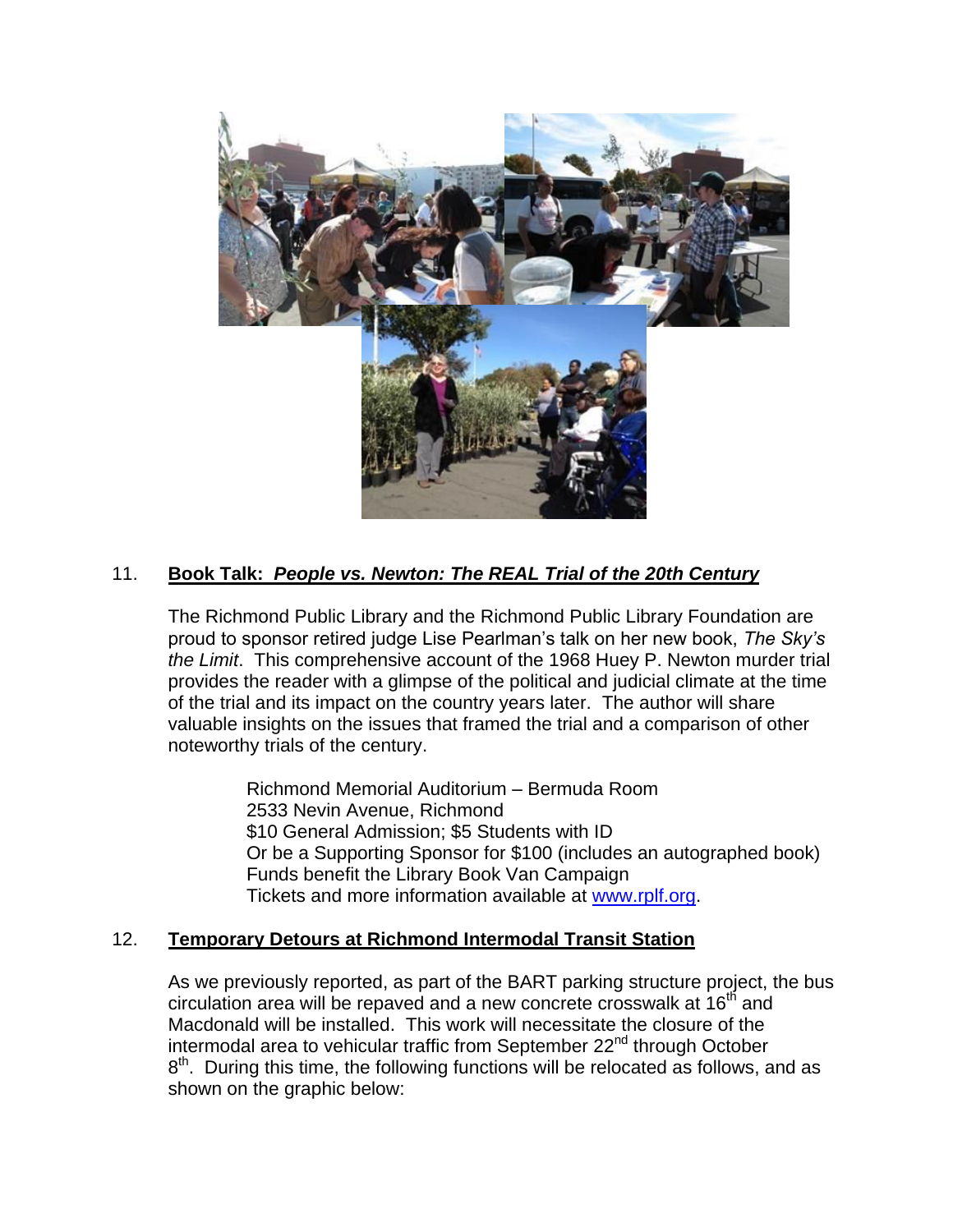- AC Transit and Golden Gate Transit bus stops will be relocated to Macdonald Avenue and Marina Way.
- Shuttle bus stops will be relocated to the Nevin Avenue "kiss and ride" area east of Marina Way.
- Accessible parking, accessible passenger drop-off and paratransit stops will be relocated to the parking lot at the northeast corner of Marina Way and Macdonald Avenue, enter from Marina Way.
- Passenger drop-off will be relocated to the east station entrance, enter from  $18^{th}$  or  $19^{th}$ .
- Taxi drop off/pick up will be relocated to  $16<sup>th</sup>$  Street south of Macdonald.
- Pedestrian access from Macdonald Avenue at  $16<sup>th</sup>$  Street to the station entrance will be maintained during construction.



If you have any questions or concerns, please contact project manager Chadrick Smalley at 412-2067.

Page 2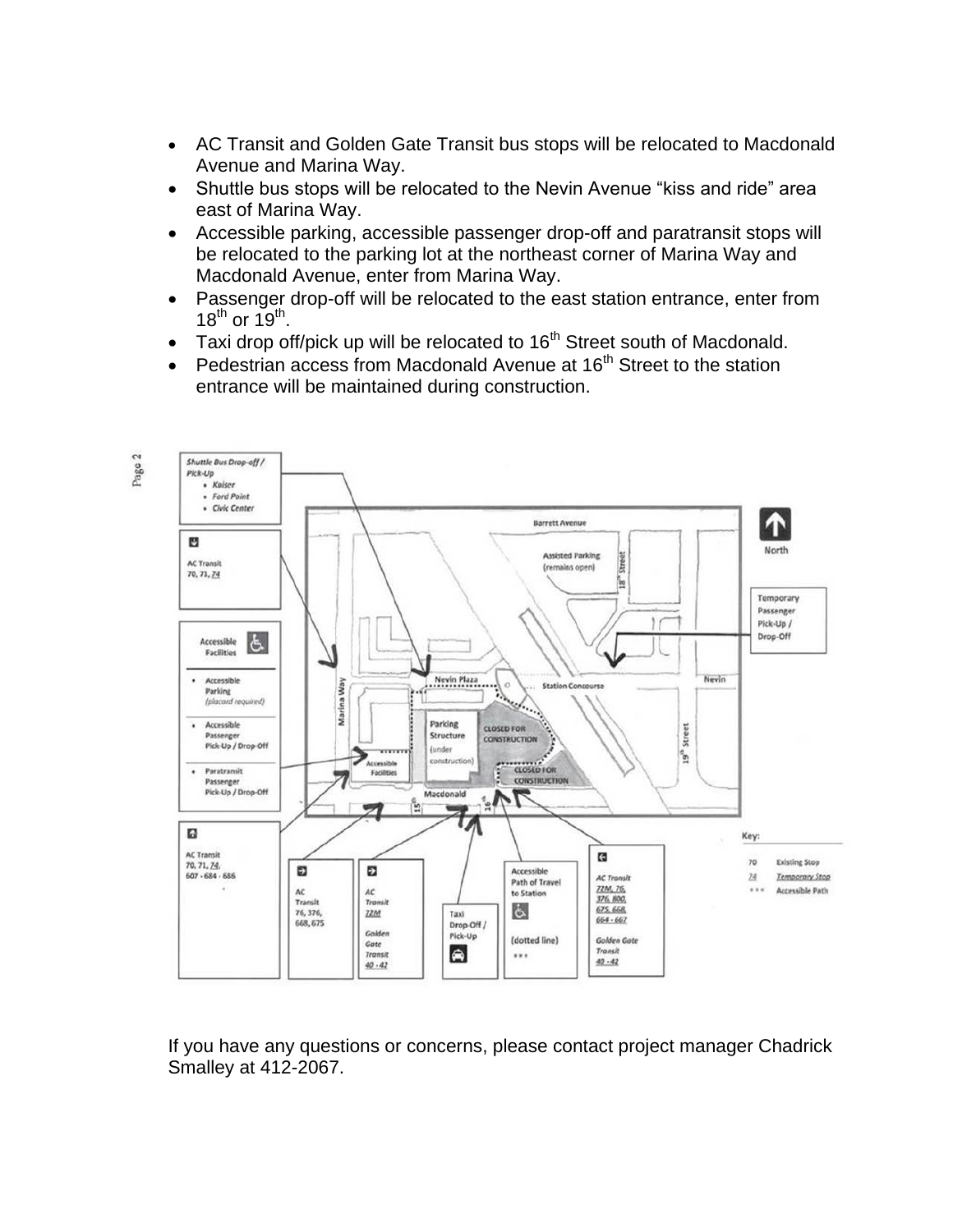## 13. **LBNL Open House**

The Lawrence Berkeley National Laboratory will host an Open House on Saturday, October  $13^{th}$  from 10:00 AM - 3:00 PM. Families, community members, and science enthusiasts are invited to tour facilities, hear from scientists about their research, and have fun with hands-on activities in the Family Adventure Zone. Registration required: [www.lbl.gov/openhouse](http://www.lbl.gov/openhouse)

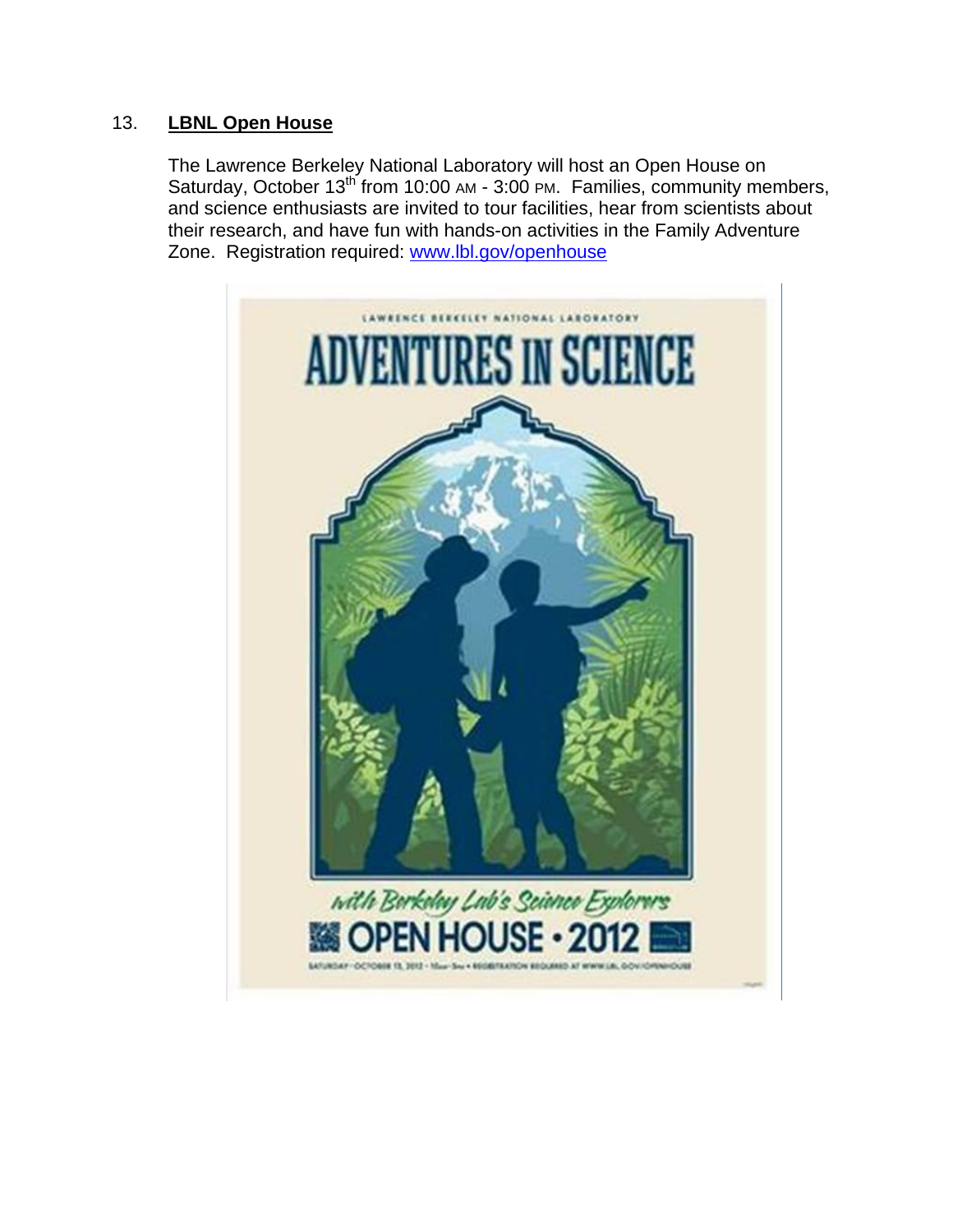## 14. **Recreation Highlights**

## DPRC

Adult participants at the Disabled People's Recreation Center are using Life Fitness exercise equipment to complete the Circuit Training physical fitness component of their program. Although the range of disability is varied among the participants, each is able to work at their own level. In the short time since the program has started, the participant's physique and endurance are surpassing expectations.

#### Halloween Party

Tickets are now on sale for the 9<sup>th</sup> Annual Richmond Senior Center Halloween Party! Entertainment, refreshments and a costume contest are included! This ghoulishly fun event will be held on Saturday, October 27<sup>th</sup> from 6:30 PM to 8:30 PM. Purchase your \$7 ticket at the Senior Center today.

#### May Valley

The after school program at the May Valley Community Center extends a big thank you to the parents who continue to support the monthly birthday party program by providing refreshments and helping to celebrate.

### 15. **Public Works Updates**

Facilities Maintenance Division: Carpenters installed television mounts in all community centers.

The Stationary Engineers repaired the booster pump at the Plunge, replaced insulation in the steam line in the Auditorium, repaired the exhaust fan at Fire Station #67, and replaced the circular pump for the hot water at the Police Activities League building.

Utility Workers have cleaned and waxed the floors at the Transit Station and the gym and multipurpose rooms at the Richmond Recreation Complex.

The Electricians installed a new traffic cabinet at 5<sup>th</sup> Street and Pennsylvania Avenue and continued street light re-lamping around the City.

Parks and Landscaping Division: Crews are continuing with the Burg Park construction and the replacement of the Booker T. Anderson Pedestrian Bridge, park maintenance at Martin Luther King Jr. Park, weed abatement along Richmond Parkway on the north shoulder from Hensley to Barrett Avenues and Giant Road to Hilltop Drive, Civic Center Plaza pressure washing, repaired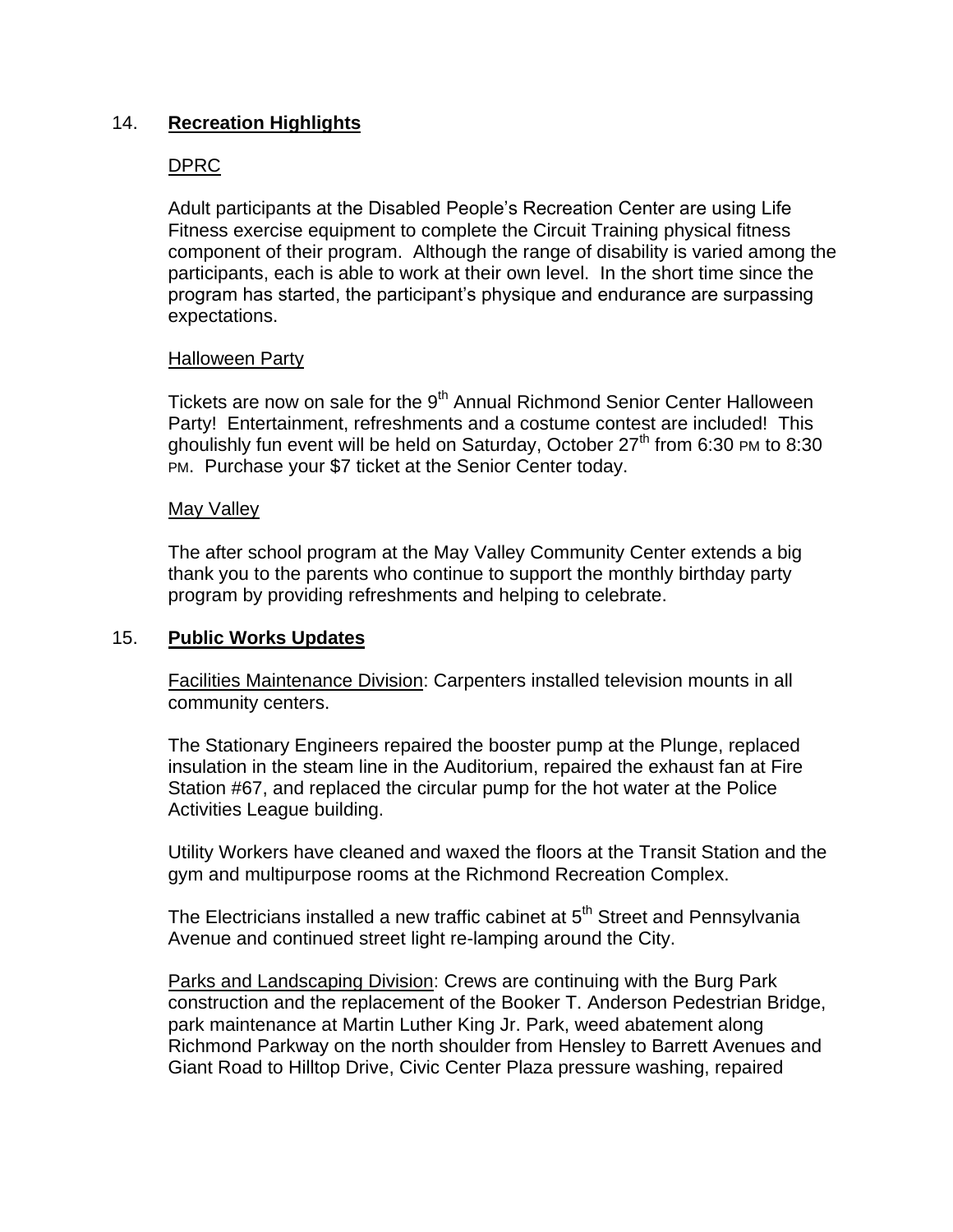cracked and hazardous pathway section at Kennedy Park, and with field aeration and fertilization.



Kennedy Park Path Repair

The Tree Crew trimmed and pruned trees along Rheem Avenue, Berk Avenue, and E. Richmond Avenue. The crews also removed three pine trees at Martin Luther King Park and ground stumps around the City.

Streets Division: Pavement Maintenance crews grinded and paved on Reno Place, Surrey Lane, and Victoria Lane.



Reno Place Paving